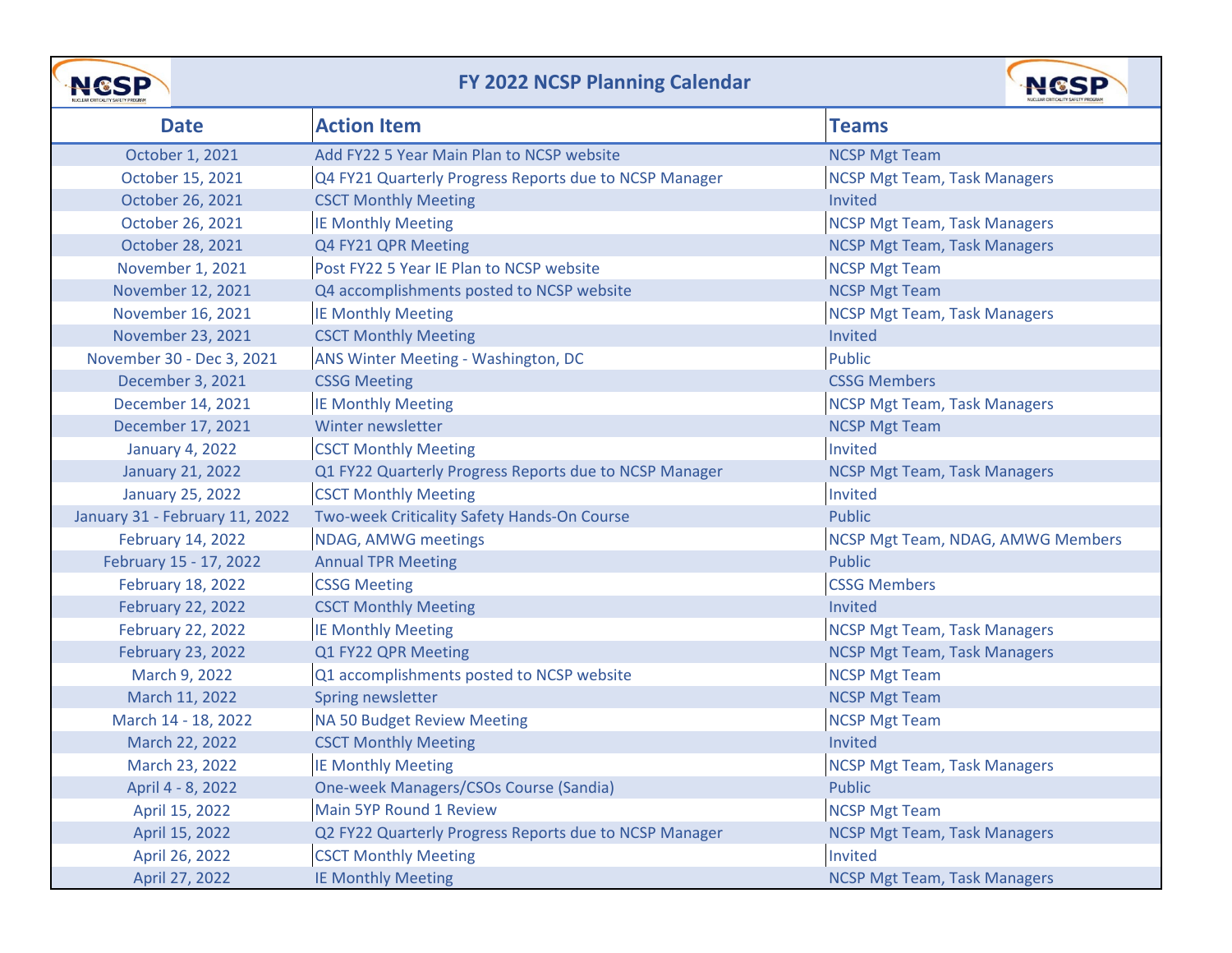| April 28, 2022                 | Q2 FY22 QPR Meeting                                    | <b>NCSP Mgt Team, Task Managers</b> |
|--------------------------------|--------------------------------------------------------|-------------------------------------|
| May 9 - 27, 2022               | 5YP App. B to NDAG for revision                        | <b>NDAG Members</b>                 |
| May 9 - 27, 2022               | 5YP App. C to task managers for input                  | <b>NCSP Mgt Team, Task Managers</b> |
| May 9 - 27, 2022               | 5YP App. E&F with foreign collaborators                | <b>NCSP Mgt Team, Task Managers</b> |
| May 13, 2022                   | Q2 accomplishments posted to NCSP website              | <b>NCSP Mgt Team</b>                |
| May 24, 2022                   | <b>CSCT Monthly Meeting</b>                            | <b>Invited</b>                      |
| June 1, 2022                   | IE Monthly Meeting in person at LANL                   | <b>NCSP Mgt Team, Task Managers</b> |
| June 6 - 10, 2022              | <b>One-week Managers/CSOs Course (NCERC)</b>           | <b>Public</b>                       |
| June 6 - 24, 2022              | <b>IER Prioritization Review</b>                       | <b>NCSP Mgt Team, Task Managers</b> |
| June 10, 2022                  | Summer newsletter                                      | <b>NCSP Mgt Team</b>                |
| June 12 - 16, 2022             | ANS Annual Meeting - Anaheim, CA                       | Public                              |
| June 17, 2022                  | <b>CSSG Meeting</b>                                    | <b>CSSG Members</b>                 |
| June 13 - 24, 2022             | Main 5YP Round 2 Review                                | <b>NCSP Mgt Team, Task Managers</b> |
| June 28, 2022                  | <b>CSCT Monthly Meeting</b>                            | Invited                             |
| July 1 - 15, 2022              | Main 5YP Round 3 Review                                | <b>NCSP Mgt Team, Task Managers</b> |
| July 7, 2022                   | Q3 FY22 Quarterly Progress Reports due to NCSP Manager | <b>NCSP Mgt Team, Task Managers</b> |
| July 11 - 15, 2022             | <b>IRSN and AWE Discussion</b>                         | <b>NCSP Mgt Team</b>                |
| July 12, 2022                  | <b>IE Monthly Meeting</b>                              | <b>NCSP Mgt Team, Task Managers</b> |
| July 14, 2022                  | Q3 FY22 QPR Meeting                                    | <b>NCSP Mgt Team, Task Managers</b> |
| July 20 - 21, 2022             | <b>NCSP Budget Execution Meeting</b>                   | <b>NCSP Mgt Team, Task Managers</b> |
| July 26, 2022                  | <b>CSCT Monthly Meeting</b>                            | Invited                             |
| July 25 - Aug 1, 2022          | Main 5YP Round 4 Review                                | <b>NCSP Mgt Team, Task Managers</b> |
| August 8 - 19, 2022            | Two-week Criticality Safety Hands-On Course            | Public                              |
| August 12, 2022                | Q3 accomplishments posted to NCSP website              | <b>NCSP Mgt Team</b>                |
| August 23, 2022                | <b>CSCT Monthly Meeting</b>                            | Invited                             |
| August 24, 2022                | <b>IE Monthly Meeting</b>                              | <b>NCSP Mgt Team, Task Managers</b> |
| September 1 - 16, 2022         | IE Section Review Round 1                              | <b>NCSP Mgt Team, Task Managers</b> |
| September 9, 2022              | <b>Fall newsletter</b>                                 | <b>NCSP Mgt Team</b>                |
| September 20, 2022             | <b>IE Monthly Meeting</b>                              | <b>NCSP Mgt Team, Task Managers</b> |
| September 27, 2022             | <b>CSCT Monthly Meeting</b>                            | <b>Invited</b>                      |
| September 26 - October 7, 2022 | <b>IE Section Review Round 2</b>                       | <b>NCSP Mgt Team, Task Managers</b> |
| October 1, 2022                | Post FY23 Main 5 Year Plan to NCSP website             | <b>NCSP Mgt Team</b>                |
| October 14, 2022               | Q4 FY22 Quarterly Progress Reports due to NCSP Manager | <b>NCSP Mgt Team, Task Managers</b> |
| October 17 - 21, 2022          | <b>IE Section Review Round 3</b>                       | <b>NCSP Mgt Team, Task Managers</b> |
| October 20, 2022               | Q4 FY22 QPR Meeting                                    | <b>NCSP Mgt Team, Task Managers</b> |
| October 25, 2022               | <b>CSCT Monthly Meeting</b>                            | <b>Invited</b>                      |
| October 25 - 27, 2022          | IE Monthly Meeting in person at Sandia                 | <b>NCSP Mgt Team, Task Managers</b> |